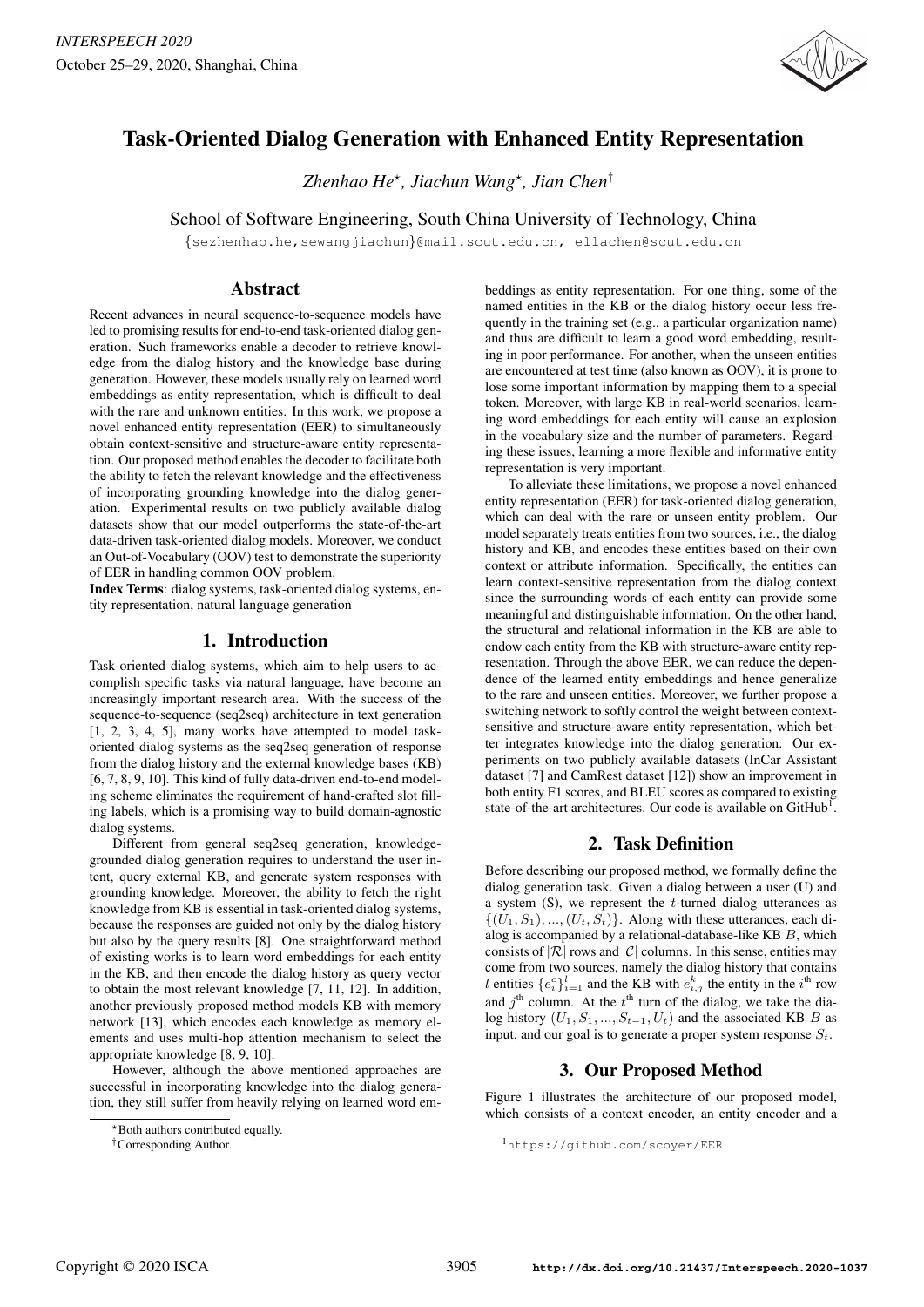

Figure 1: *Architecture of the proposed model.*

decoder. The context encoder encodes the dialog history into a sequence of hidden vectors, while the entity encoder produces context-sensitive representation for entities from dialog context and structure-aware representation for entities from KB. Finally, the decoder generate entity distribution and vocabulary distribution conditioned on the output of context and entity encoders.

#### 3.1. Context Encoder

The context encoder concatenates all the  $m$  words in the dialog history as a sequence of tokens  $x = (x_1, ..., x_m)$ , and then employs a bi-directional gated recurrent unit (GRU) [14] to transform the word sequence into a sequence of hidden vectors. Specifically, the forward GRU reads input sequence  $x$  in left-to-right direction while the backward GRU reads  $x$  in the reversed direction:

$$
\overrightarrow{\boldsymbol{h}}_{i} = \overrightarrow{\text{GRU}}(\boldsymbol{E}(x_{i}), \overrightarrow{\boldsymbol{h}}_{i-1}), \tag{1}
$$

$$
\overleftarrow{\boldsymbol{h}}_{i} = \overleftarrow{\text{GRU}}(\boldsymbol{E}(x_{i}), \overleftarrow{\boldsymbol{h}}_{i+1}), \tag{2}
$$

where  $E(x_i)$  is the word embedding of the token  $x_i$ . We obtain a hidden representation for each word  $x_i$  by concatenating the forward hidden state  $\overrightarrow{h}_i$  and the backward one  $\overleftarrow{h}_i$ , i.e.,  $h_i = [\vec{h}_i||\vec{h}_i]$ . Here, || denotes the concatenation. Thus, each hidden vector  $h_i$  contains the information about the  $i^{\text{th}}$  word with respect to all the surrounding words in both directions.

#### 3.2. Entity Encoder

Entity encoder is designed to obtain entity representation from two sources, namely the dialog history and KB. For entities in the dialog history, we propose a simple and effective way to produce context-sensitive representation. For entities in the KB, they are first passed to an alignment function and then learn structure-aware representation from the relational structure.

Context Entity Encoder. We first detect all the entities in the dialog history. Let  $(e_1^c, ..., e_l^c)$  be the entities in the dialog history, and  $(p_1, ..., p_l)$  be their corresponding positions in the input sequence  $x$ . For each entity  $e_i^c$ , we first concatenate the entity embedding and its hidden state calculated by context encoder, and then pass it to a nonlinear mapping function:

$$
\boldsymbol{h}_i^c = f_\sigma([\boldsymbol{E}(x_{p_i})||\boldsymbol{h}_{p_i}]),\tag{3}
$$

where  $f_{\sigma}(\cdot)$  is a single-layer feed-forward neural network with ReLU [15] nonlinearity. Through combining the learned word embedding and the contextual hidden states, entities with the same value have different context-sensitive representation. For the case of unseen entities, such entity representation is meaningful since it captures the contextual information.

KB Entity Encoder. We regard every value of the KB as an entity. Similar to the prior work [16], we introduce an aligned context embedding to add soft alignments between entity and similar words in the dialog history. Specifically, we define an alignment function  $f_a(e_{i,j}^k) = \sum_t a_{i,j}^t E(x_t)$ , where the attention score  $a_{i,j}^t$  captures the similarity between entity  $e_{i,j}^k$  and word  $x_t$ . And  $a_{i,j}^t$  is computed by the dot products between nonlinear mappings of word embeddings:

$$
a_{i,j}^t = \frac{\exp(f_{\sigma}(\boldsymbol{E}(e_{i,j}^k)) \cdot f_{\sigma}(\boldsymbol{E}(x_t)))}{\sum_{t'} \exp(f_{\sigma}(\boldsymbol{E}(e_{i,j}^k)) \cdot f_{\sigma}(\boldsymbol{E}(x_{t'})))}.
$$
 (4)

Then we concatenate the entity embedding and its corresponding aligned context embedding, and pass it to a nonlinear mapping function:

$$
\boldsymbol{h}_{i,j}^a = f_{\sigma}([\boldsymbol{E}(e_{i,j}^k)||f_a(e_{i,j}^k)]). \tag{5}
$$

However, simply using the above alignment function to encode each entity ignores the rich structure inherently in the KB. It's important to exploit the underlying relational structure to obtain the structure-aware entity representation which improves the performance of modeling KB. To this end, we regard the entity to be encoded as a node in the graph and other entities in the same row as neighboring nodes, and apply Relational Graph Convolutional Networks (RGCNs) [17] to encode each entity:

$$
\boldsymbol{h}_{i,j}^{k} = \sigma \Bigg( \boldsymbol{W}_0 \boldsymbol{h}_{i,j}^a + \frac{1}{|N_{i,j}|} \sum_{j',j'\neq j} \boldsymbol{W}_{j'} \boldsymbol{h}_{i,j'}^a \Bigg), \quad (6)
$$

where  ${W_j}_{j=0}^{|\mathcal{C}|}$  are trainable parameters,  $|N_{i,j}|$  is a normalization constant that represents the number of entities except for  $e_{i,j}^k$  in the i<sup>th</sup> row, and  $\sigma(\cdot)$  is an element-wise activation function (e.g., ReLU). For each entity, it not only performs selftransformation with current hidden representation, but also receives and aggregates the information from other entities in the same row using relation-specific transformation. Thus, even if the entities with the same value, they can capture more diverse representation according to the relational structure.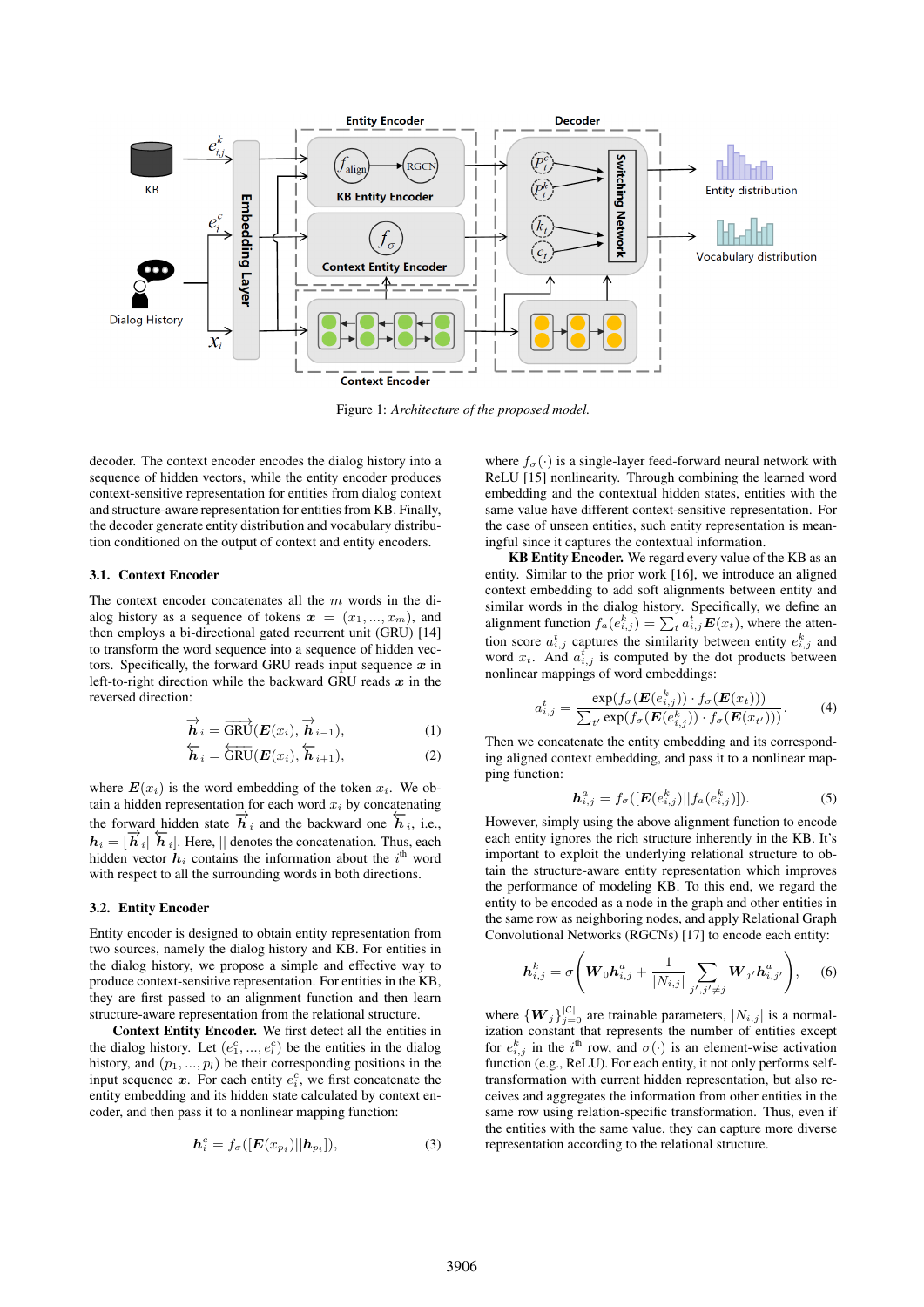#### 3.3. Decoder

Given the output of context and entity encoders, the decoder uses a GRU to maintain a hidden sequence  $\{s_t\}_{t=1}^n$ . Let  $y =$  $(w_1, ..., w_n)$  be the referenced response, then  $s_t$  is defined by:

$$
\boldsymbol{s}_t = \text{GRU}(\boldsymbol{E}(w_{t-1}), \boldsymbol{s}_{t-1}), \tag{7}
$$

where the initial hidden state  $s_0$  is  $f_\sigma(h_m)$ . Based on  $\{s_t\}_{t=1}^n$ , the decoder generates two distributions, namely the entity distribution about one over the entity set which contains all the entities appearing in the dialog history and KB, denoted as  $P<sup>entity</sup>$ , and the vocabulary distribution about one over all the generic words in the vocabulary, denoted as  $P<sup>vocab</sup>$ .

Entity distribution consists of two parts: the context entity distribution regarding the entities from the dialog history, denoted as  $P^c$ , and the KB entity distribution about entities from the KB, denoted as  $P^k$ . At each time step, a match function is used to measure the similarity between hidden state of decoder and entity representation. Formally, for entities from the dialog history, we have:

$$
P_t^c(e) = \sum_{i:e=e_i^c} \frac{\exp(s_i^{\mathsf{T}} \boldsymbol{W}_c h_i^c)}{\sum_{i'} \exp(s_i^{\mathsf{T}} \boldsymbol{W}_c h_{i'}^c)},
$$
(8)

where e represents entity in entity set and  $W_c$  is a similarity matrix to be learned. For entities from the KB, we employ hierarchical attention mechanism to calculate the probability for each entity from the KB. To detail, we first apply average pooling over entities in the same row to compute the row-level matching scores, and then calculate the entity-level matching scores:

$$
p_i^r = \frac{\exp(\boldsymbol{s}_t^{\mathsf{T}} \boldsymbol{W}_k \boldsymbol{\bar{h}}_i^k)}{\sum_{i'} \exp(\boldsymbol{s}_t^{\mathsf{T}} \boldsymbol{W}_k \boldsymbol{\bar{h}}_{i'}^k)},
$$
(9)

$$
p_{i,j}^e = \frac{\exp(\boldsymbol{s}_t^{\mathsf{T}} \boldsymbol{W}_k \boldsymbol{h}_{i,j}^k)}{\sum_{j'} \exp(\boldsymbol{s}_t^{\mathsf{T}} \boldsymbol{W}_k \boldsymbol{h}_{i,j'}^k)},
$$
(10)

where  $W_k$  is a similarity matrix to be learned and  $\bar{h}_i^k$  is the average pooling of  $\{\boldsymbol{h}_{i,j}^k\}_{j=1}^{|\mathcal{C}|}$ . Thus, we have:

$$
P_t^k(e) = \sum_{i,j:e=e_{i,j}^k} p_i^r \cdot p_{i,j}^e.
$$
 (11)

Switching Network. Instead of fusing context entity distribution and KB entity distribution by simple element-wise addition, we propose a switching network in analogy to [18]. The switching network is a feed-forward neural network with sigmoid output function that outputs a scalar probability of switching between context entity distribution and KB entity distribution. Let  $g_t$  be the output probability, then we have:

$$
g_t = \text{sigmoid}(\boldsymbol{W}_g \boldsymbol{s}_t + \boldsymbol{b}_g), \tag{12}
$$

$$
P_t^{\text{entity}} = g_t P_t^c + (1 - g_t) P_t^k, \tag{13}
$$

where  $\boldsymbol{W}_g$  and  $\boldsymbol{b}_g$  are trainable parameters.

The decoder predicts a word in the vocabulary by attending over the output of context encoder and entity encoder, since attention allows the decoder to dynamically decide the importance of context representation and entity representation. Formally,

$$
\boldsymbol{c}_t = \text{attn}(\boldsymbol{s}_t, \{\boldsymbol{h}_i\}_{i=1}^m), \tag{14}
$$

$$
\boldsymbol{k}_t = g_t \sum_i p_i^c \boldsymbol{h}_i^c + (1 - g_t) \sum_i p_i^r \boldsymbol{\bar{h}}_i^k, \qquad (15)
$$

$$
P_t^{\text{vocab}} = \boldsymbol{W}_v[\boldsymbol{s}_t || \boldsymbol{c}_t || \boldsymbol{k}_t], \quad (16)
$$

where attn(*query*,*memory*) denotes the attention function [3], and  $W_v$  is a trainable weight matrix. By concatenating  $s_t$  with the attentive context vector  $c_t$  and entity vector  $k_t$ , the model improves the ability of handling long-term dependency.

#### 3.4. Training

Inspired by [9], we transform the system response  $\boldsymbol{\psi}$  into sketch sequence  $y^s$  that excludes slot values but includes the slot tags. For example, the system response "*Valero is 1 mile away*" is transformed into "*@poi is @distance away*", where *@poi* and *@distance* are the slot tags that represent all the possible point of interest (POI) and distance values respectively. We estimate the parameters by minimizing negative log-likelihood of the entity and vocabulary distribution. Let  $y^s = (w_1^s, ..., w_n^s)$  be the sketch sequence, then loss function is defined as:

$$
\mathcal{L} = -\sum_{t=1}^{n} (\log P_t^{\text{vocab}}(w_t^s) + \log P_t^{\text{entity}}(w_t^e)).
$$
 (17)

For the case where  $w_t$  is a non-entity token, we train the  $P_t^{\text{entity}}$ to produce a special token  $\mathcal{Q}_{st}$ , i.e.,  $w_t^e = \mathcal{Q}_{st}$ . In the decoding stage, we use a simple greedy strategy to generate the sketch sequence. If the generated word is a slot tag, we choose the entity with the highest probability of the entity distribution.

## 4. Experiments

#### 4.1. Datasets

We evaluate our model on two public multi-turn task-oriented dialog datasets: InCar Assistant dataset [7] and CamRest dataset [19]. InCar includes three distinct domains: point-ofinterest navigation (Nav), weather information retrieval (Wea), and calendar scheduling (Cal). For weather domain, we follow [20] to separate the highest temperature, lowest temperature and weather attribute into three different columns. For calendar domain, we ignore all the empty values for the case where there are some dialogs with a incomplete KB. CamRest dataset contains dialogs in restaurant reservation domain. We report our experimental results based on the relabeled version [12]. Especially, some human experts format the CamRest dataset by equipping the corresponding KB to every dialog. For both datasets, we detect entities in the dialog history with the global entity list provided by the datasets. The train/validation/test sets of these two datasets are split in advance by the providers. Table 1 summarizes the statistics of the datasets.

Table 1: *Statistics for two datasets.*

|                             | InCar            |     |     | CamRest     |  |
|-----------------------------|------------------|-----|-----|-------------|--|
|                             | Nav              | Wea | Cal |             |  |
| Vocabulary Size             | 1556             |     |     | 1164        |  |
| <b>KB</b> Attribution Types |                  | 22  |     | 10          |  |
| Train/Val/Test Dialogs      | 2425 / 302 / 304 |     |     | 406/135/136 |  |
| Avg. Dialog Turns           | 2.3              |     |     | 5.1         |  |

#### 4.2. Implementation Details

The model is trained end-to-end using Adam optimizer [21] with a fixed batch size of 8, and learning rate annealing starts from  $1e^{-3}$  to  $5 \times 1e^{-5}$ . Embeddings of size 128 are randomly initialized and updated during training. We set the hidden size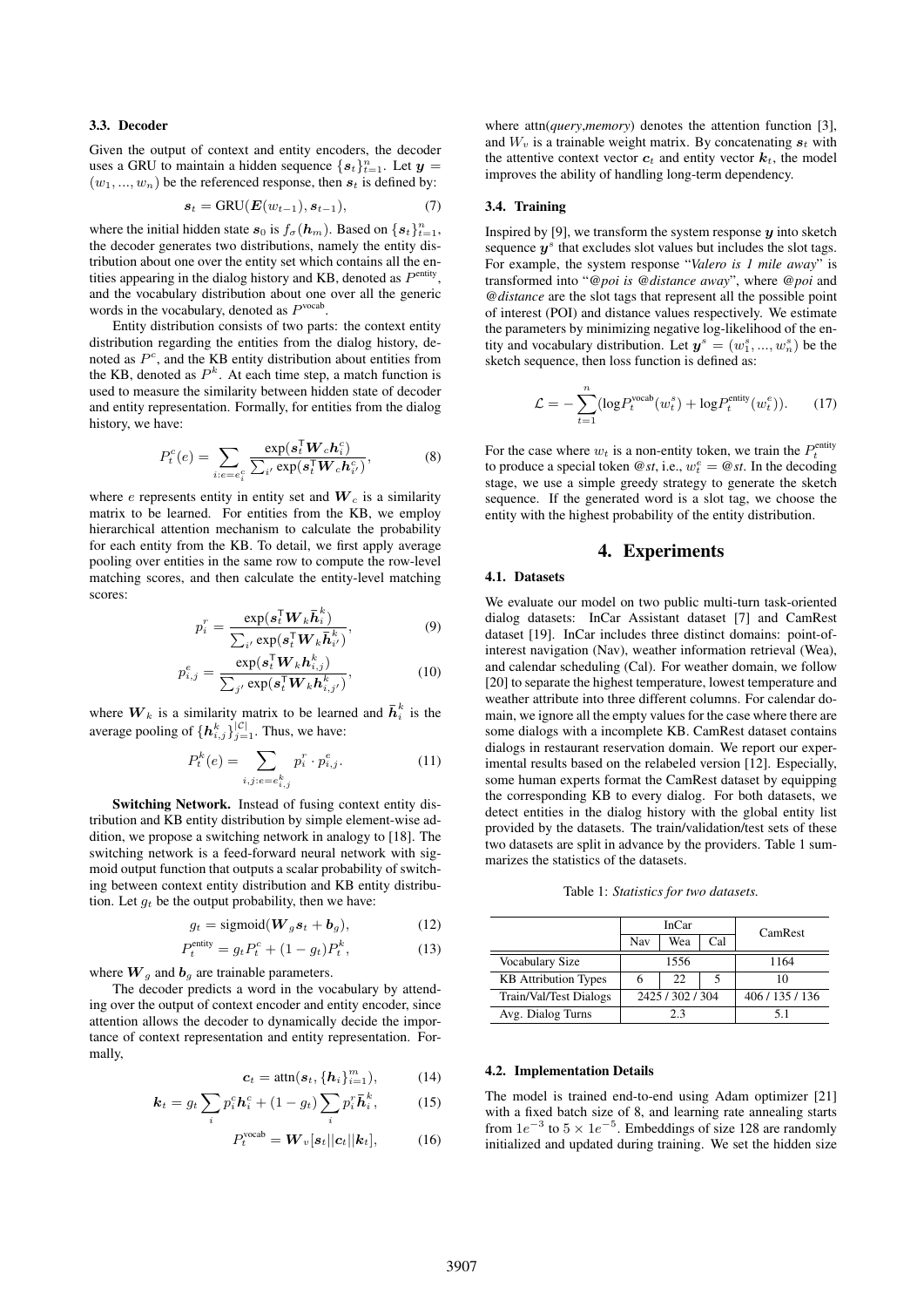Table 2: *Comparison of our model with baselines.*

|              | <b>InCar</b> |       |        |        |        | CamRest     |                |
|--------------|--------------|-------|--------|--------|--------|-------------|----------------|
| Model        | <b>BLEU</b>  | F1    | Nav F1 | Wea F1 | Cal F1 | <b>BLEU</b> | F <sub>1</sub> |
| Seq2Seq      | 11.58        | 23.81 | 28.55  | 25.95  | 13.37  | 17.20       | 45.83          |
| Seq2Seq Attn | 12.77        | 32.13 | 35.82  | 42.29  | 15.63  | 17.61       | 47.76          |
| Mem2Seq      | 13.05        | 39.32 | 28.10  | 45.07  | 53.51  | 16.95       | 45.08          |
| <b>GLMP</b>  | 14.76        | 57.73 | 50.55  | 58.87  | 69.05  | 18.74       | 53.24          |
| Ours         | 17.16        | 59.04 | 52.47  | 57.78  | 71.84  | 20.74       | 57.07          |

of GRU to 128 for both encoder and decoder. The dropout rates are set to 0.4 for InCar and 0.5 for CamRest. We apply gradient clippling to 10 when its norm exceeds this value.

#### 4.3. Baselines

We compare our model with following baseline models:

- Seq2Seq [2]: a standard seq2seq model with an encoder and a decoder. To incorporate the knowledge into generation, we implement the seq2seq model using the same training method as our model, i.e., the decoder is trained to generate entity distribution and vocabulary distribution (see more details in sec 3.4).
- Seq2Seq Attn [4]: Seq2Seq model with attention over the input context at each time step during decoding. Note that compared with our model, Seq2Seq Attn model uses learned embeddings as entity representation, while our model encodes entities with proposed EER.
- Mem2Seq [8]: Mem2Seq models dialog history and KB with a memory network and learns a pointer gate to control either generating a vocabulary word or selecting a word from input as the output.
- GLMP [9]: GLMP model adopts a global memory encoder and a local memory decoder to incorporate the shared external knowledge into the learning framework.

In our experiments, we train Seq2Seq and Seq2Seq Attn models with the same parameter settings as our model. For Mem2Seq and GLMP models, we run their official code with the suggested hyper-parameters.

#### 4.4. Results

Following the prior works [8, 9], we adopt two automatic evaluation metrics to validate the performance of our model: BLEU [22] and Micro Entity F1. BLEU metric is commonly used to study the performance of task-oriented dialog models as it has been found to have strong correlation with huam judgements [23]. We compute the BLEU score using the multi-bleu.perl script from Moses. Entity F1 metric can evaluate the ability to generate relevant entities from the provided KB. To compute entity F1 score, we micro-average the precision and recall over the entire set of system responses. Since our model does not have slot-tracking by design, we evaluate on entity F1 instead of the slot-tracking accuracy as in [24].

In Table 2, we observe that our model achieves the highest BLEU and entity F1 scores on both datasets. Compared with model Seq2Seq Attn that learns word embeddings as entity representation, our model has about 27% and 10% entity F1 score improvement for InCar and CamRest respectively. Moreover, our model outperforms the previous state-of-the-art model GLMP in most domains, which further demonstrates the robustness of EER. In addition, our model has a significant improvement on BLEU, which shows that our model can effectively incorporate knowledge into dialog generation.

Table 3: *Results of OOV Test.*

|              |             | <b>InCar</b> | CamRest     |       |  |
|--------------|-------------|--------------|-------------|-------|--|
| Model        | <b>BLEU</b> | F1           | <b>BLEU</b> | F1    |  |
| Seq2Seq      | 10.35       | 15.10        | 16.56       | 37.95 |  |
| Seq2Seq Attn | 10.64       | 17.81        | 16.76       | 39.59 |  |
| Mem2Seq      | 11.37       | 23.30        | 13.59       | 40.29 |  |
| <b>GLMP</b>  | 12.92       | 50.86        | 16.80       | 50.07 |  |
| Ours         | 16.68       | 55.18        | 20.19       | 56.28 |  |

## 4.5. OOV Test

To validate the ability of solving the common OOV problem, we conduct an OOV test where the entities that occur less frequently in the dataset are removed from vocabulary. We observe that most of the named entities from the KB are rare entities in the datasets. Thus, we first drop all the entities that belong to *point-of-interest*, *location*, *event* and *name* attributes from vocabulary, which corresponds to Nav, Wea, Cal domains of InCar and CamRest respectively. All these entities are then replaced by a special unknown token *unk*. In this way, we can alleviate the problem of the explosion in the vocabulary size and the number parameters since we only regard the most frequent entities in the training corpus. We train all the models with the new vocabulary of size 1458 for InCar and 1030 for CamRest.

In Table 3, We can see that Seq2Seq and Seq2Seq Attn models have significant performance drop on entity F1, which indicates that these two models rely on learned word embeddings for each entity. For Mem2Seq and GLMP models, they slightly mitigate the OOV problem since the multi-hop attention mechanisms of memory network help in learning correlations between memories [8]. Note that our model achieves the least OOV performance drop on both BLEU and entity F1 scores over all the compared models, which demonstrates the superiority of EER in handling OOV challenge.

## 5. Conclusion

In this paper, we propose a novel enhanced entity representation for end-to-end trainable task-oriented dialog systems. The model enhances entity representation with contextual and structural information from the dialog history and the provided KB. Moreover, we propose a switching network which enables the decoder to better incorporate the knowledge into dialog generation. Experimental results show that the proposed model can robustly represent entities, and outperforms existing state-ofthe-art models on two automatic evaluation metrics. Furthermore, we conduct an OOV test to demonstrate the effectiveness of EER in dealing with the rare and unseen entities.